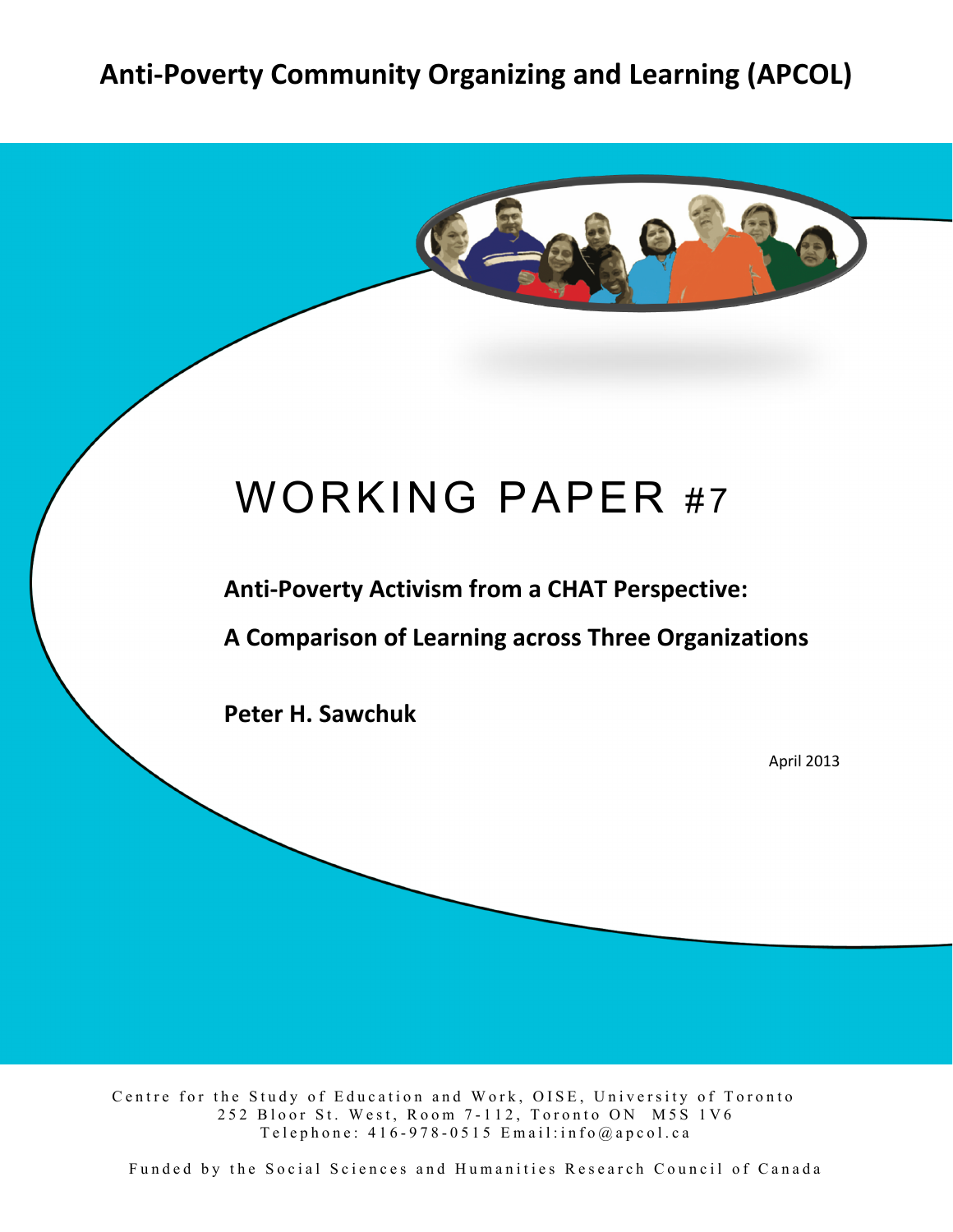The Anti-Poverty Community Organizing and Learning (APCOL) project represents a partnership effort across several post-secondary institutions and a range of communitybased groups in Toronto (Canada). This project was funded by the Social Science and Humanities Research Council of Canada, under its Community University Research Alliance program (2009-2014). Drawing on carefully designed survey and case study methods as well as a participatory action research orientation - the aim of this research project has been to offer the most intensive study of activist learning and development in anti-poverty work in Canada.

The co-editors are pleased to present its official working paper series. The publications contained in this series are linked to APCOL project work and themes. They are authored and co-authored by academic as well as community-based researchers. The material is the copy-right of individual authors or co-authors. Rights for use in the APCOL Working Paper Series is granted to the APCOL project for these purposes only.

APCOL Working Paper Series Co-Editors: Stephanie Ross (York University, Toronto, Canada) Peter Sawchuk (University of Toronto, Toronto, Canada)

APCOL Project Co-Leaders: Sharon Simpson (Labour Community Services, Toronto, Canada) Peter Sawchuk (University of Toronto, Toronto, Canada)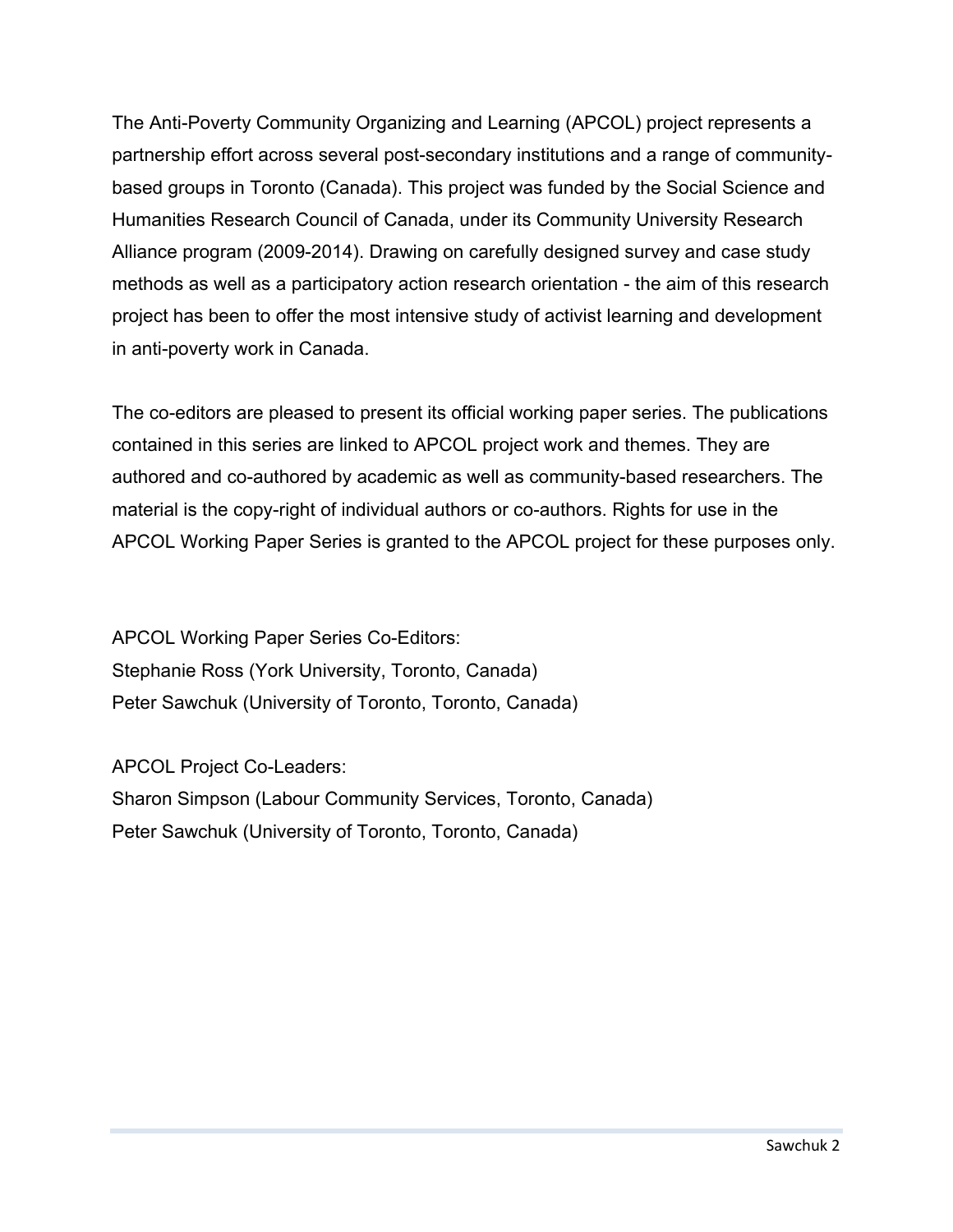## **Anti-Poverty Activism from a CHAT Perspective: A Comparison of Learning across Three Organizations**

Peter H. Sawchuk Ontario Institute for Studies in Education University of Toronto

**Abstract:** Based on research from the Anti-Poverty Community Organizing and Learning (APCOL) project, Marxist Cultural Historical Activity Theory (CHAT) is used to explore forms of anti-poverty activist learning: i) program-based community anti-poverty activism; ii) grassroots capacity building; and iii) direct collective action. Different types and origins of contradictions and key mediating artefacts are shown to offer a means of defining distinctive processes of learning and collective development.

**Keywords**: social movement learning; activity theory; anti-poverty organizing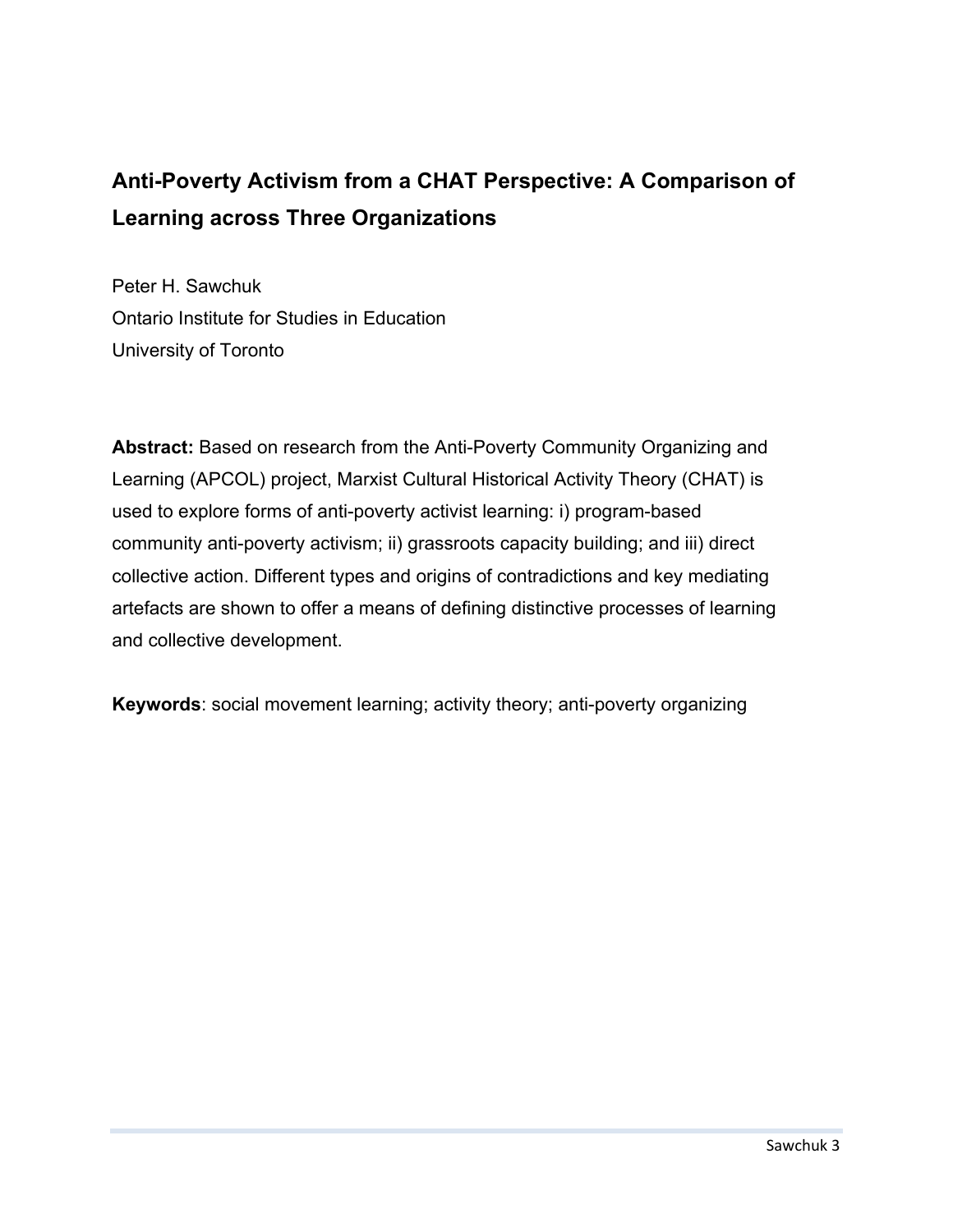# ANTI-POVERTY ACTIVISM FROM A CHAT PERSPECTIVE: A COMPARISON OF LEARNING ACROSS THREE ORGANIZATIONS

#### **INTRODUCTION**

This paper is framed by the work of Piven and Cloward (e.g. 1977, 1982), Katznelson (1982), their identification of community organizing dimension of class warfare, the dispersed linkages between community and economy, as well as the more recent reinvigoration of these concerns in the work of Defilippis, Fisher and Shragge (2010). The goals of these works, however, were never to outline the processes of learning and change that ultimately underwrite such organizing and resistance. Thus, in this paper I seek to extend this orientation to empirical analysis comparing and contrasting the modes of activist learning in relation to three key forms of anti-poverty organizing: i) program-based community anti-poverty activism; ii) grassroots capacity building; and iii) direct collective action. To do this I draw on recently completed case study research from within an ongoing project entitled Anti-Poverty Community Organizing and Learning (APCOL; www.apcol.ca).<sup>1</sup>

Below I also respond to the recognition that researching learning in social movements is challenging, and this begins with the fact that *learning* in social movements, and antipoverty organizing in particular, is not typically a goal of the actors involved. This simple

 $1$  CURA-SSHRC Grant, 2009-2014. Principal Investigators: Peter Sawchuk (University of Toronto) & Sharon Simpson (Labour Community Services, Toronto).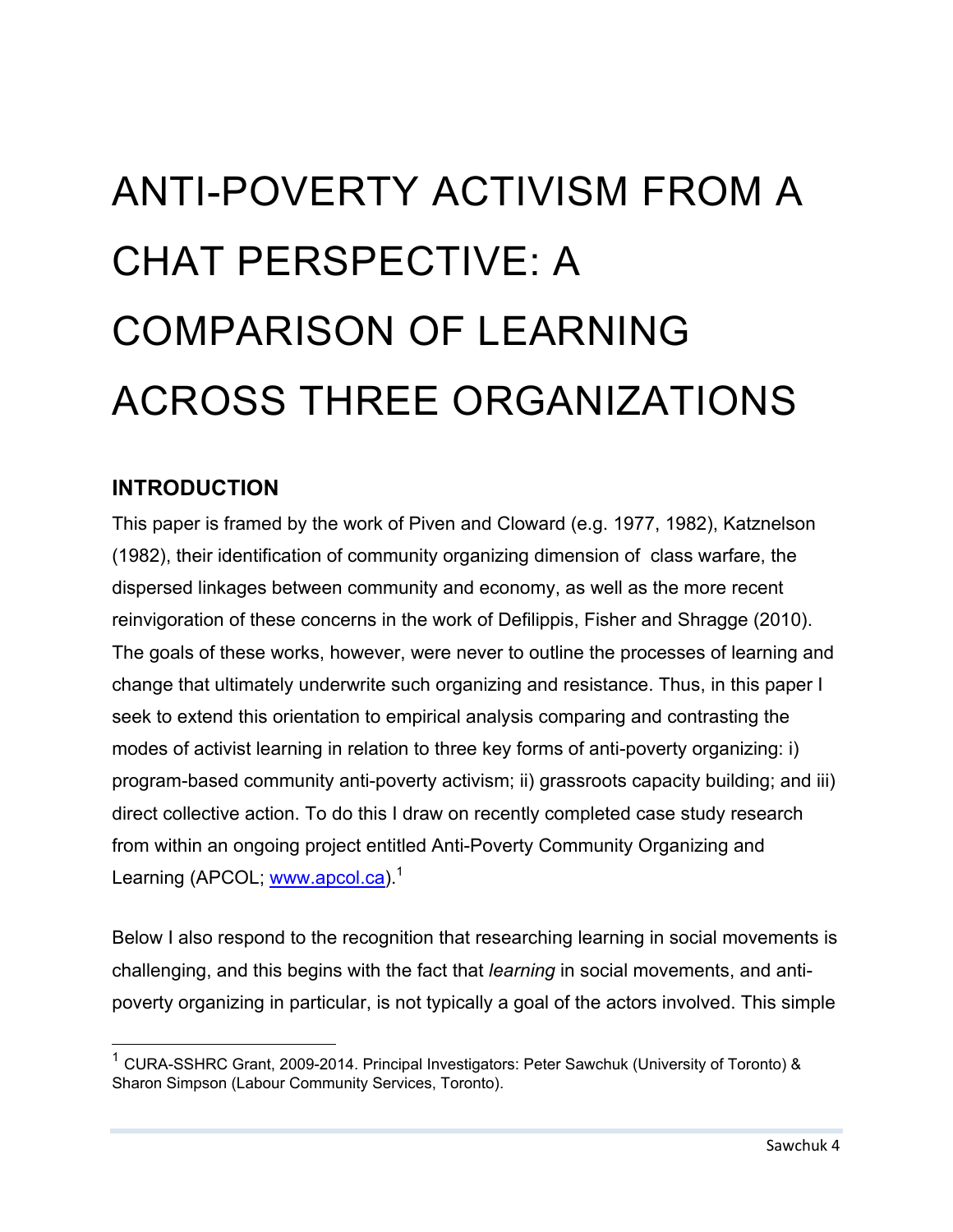fact underscores the need to recognize self-conscious goals as inadequate on their own, and that viable analytic approaches must include attention to tacit dimensions, the role of the structure of social participation, and recognition that people create the conditions of their own learning. Moreover, in the case of anti-poverty organizing this activity is fraught with the experiences of urgency and a lack of personal and organizational resources. The contingencies of this activity, in other words, are defining elements. To better realize the concern for organizing and resistance so well outlined by the authors' works mentioned at the outset, I suggest among the approaches most useful is Marxist CHAT (see Niewolny & Wilson, 2009).

#### **ACTIVITY AND ANTI-POVERTY ACTIVISM**

Activities organize our lives. In activities, humans develop their skills, personalities and consciousness. Through activities, we also transform our social conditions, resolve contradictions, generate new cultural artefacts, and create new forms of life and the self. (Sannino, Daniels & Gutiérrez, 2009, p.1)

Activity in this sense refers to the way that social life is created and structured by the multiple, overlapping and yet analytically distinguishable – conflictually and cooperatively *shared* – purposes of practice; what in CHAT language are referred to as object/motives of activity. Overviews of CHAT can be found elsewhere and shall not be repeated here beyond to say that there are several sub-streams within the approach. The Marxist, and more broadly still the non-canonical, tradition of CHAT analysis forefronts contradictory relations rooted in people's material lives and their struggle to transform and not merely adapt to the world around them (e.g. Sawchuk, Duarte, & Elhammoumi, 2006; Langemeyer & Roth, 2006; Avis, 2007; Sawchuk, 2007; Sawchuk & Stetsenko, 2008). From this perspective, as it was for Vygotsky (e.g. 1987), Leontiev (1978) and a sub-set of others since, the conceptualization of activity represented an extension of the basic Marxist dictum (e.g. 1971) that social being – how we go about our everyday lives – determines consciousness. As has been more recently pointed out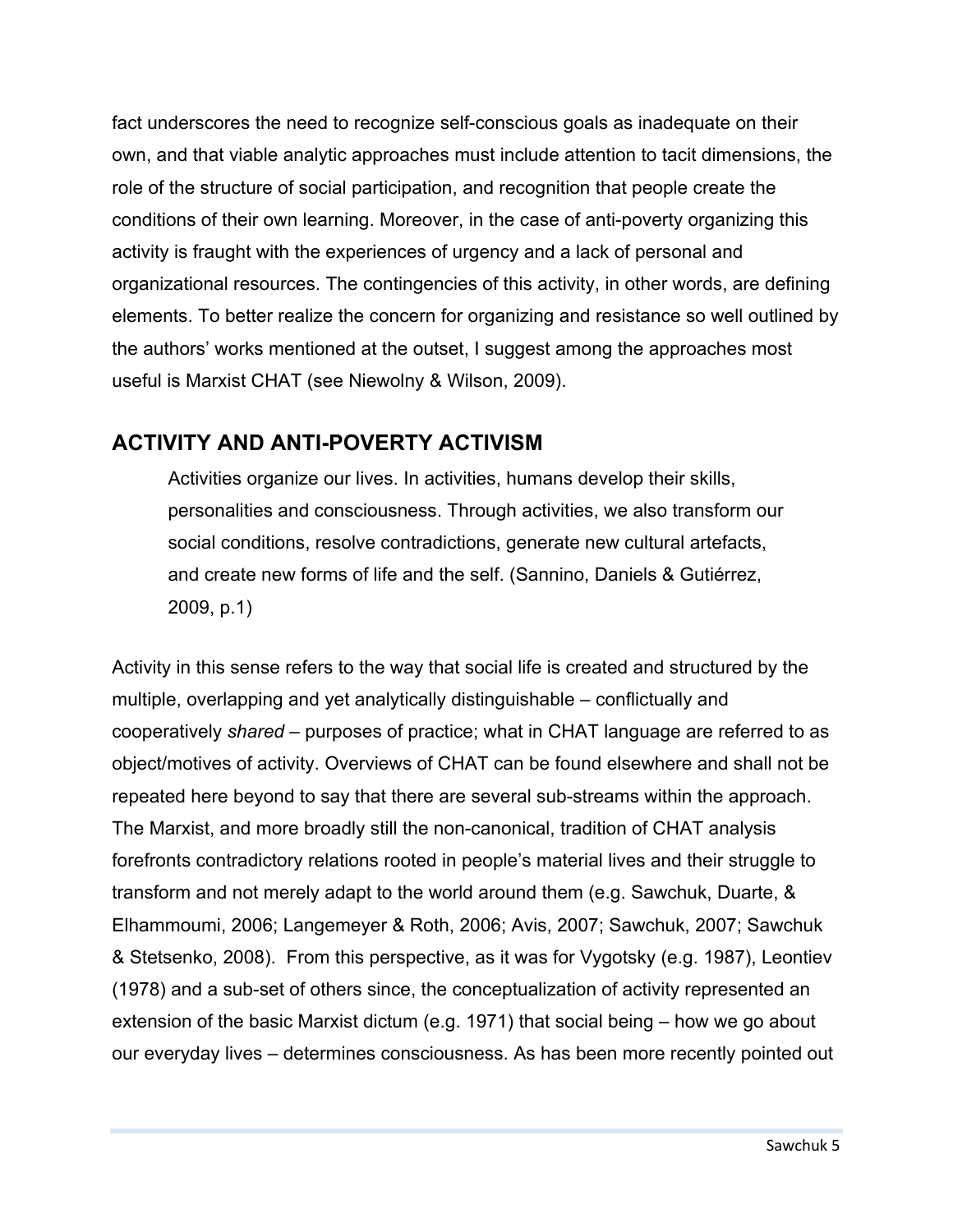it is a conceptualization that is in fact "underwritten by [an] ideology of empowerment and social justice" fore-fronting the "collaborative purposeful transformation of the world [as the] principled grounding for learning and development" (Stetsenko, 2008, pp.471, 474). In other words, it is an approach that claims there is an inherent ontological relationship between *learning* and *contestation* (Sawchuk, in press), where contestation is a distinctive moment of dialectical contradiction. The concept of dialectical contradiction is not reducible to contention, however nor is it meaningfully separable from it if we understand contestation temporally *and* through its full range of variation. Contestation/contradiction is historical and it comes in many mundane as well as dramatic forms.

More generally in CHAT traditions it is recognized however that people are *shaped by* the competing object/motives of activity (i.e. why the activity is taking place) *and* agentively *shape* the object/motives of activity. Analysis of these processes of constructing and re-formulating the 'why' of activity is one means of accounting for the otherwise spectacularly complex flow of everyday experience that constitutes people's real and ongoing learning lives. Building from such a perspective, Lektorsky (1999) reminds us that "in order to create or change 'inner' or subjective phenomena, it is necessary to create some objective thing" (p.67). And it is this same process that, paraphrasing Leontiev, Miettinen (2005) references in the statement: "need becomes a motive capable of directing actions only when it finds its object" (p.54). Following this core point, it nevertheless remains essential to distinguish different forms of activist learning and development by reference also to *actions* and the conscious *goals* to which they are directed; to distinguish un-self-conscious *operations* and the corresponding *conditions* to which they respond; to link analysis of object/motive, actions and operations as a process of social and individual construction and contestation. Together such features of activity analysis produce a dialectical, internally referential whole.

With a dialectical approach to activity as the minimal building block for analysis, below I outline key distinctions within and between different forms of anti-poverty activism learning. Central to this are the key mediating artefacts as well as an account of the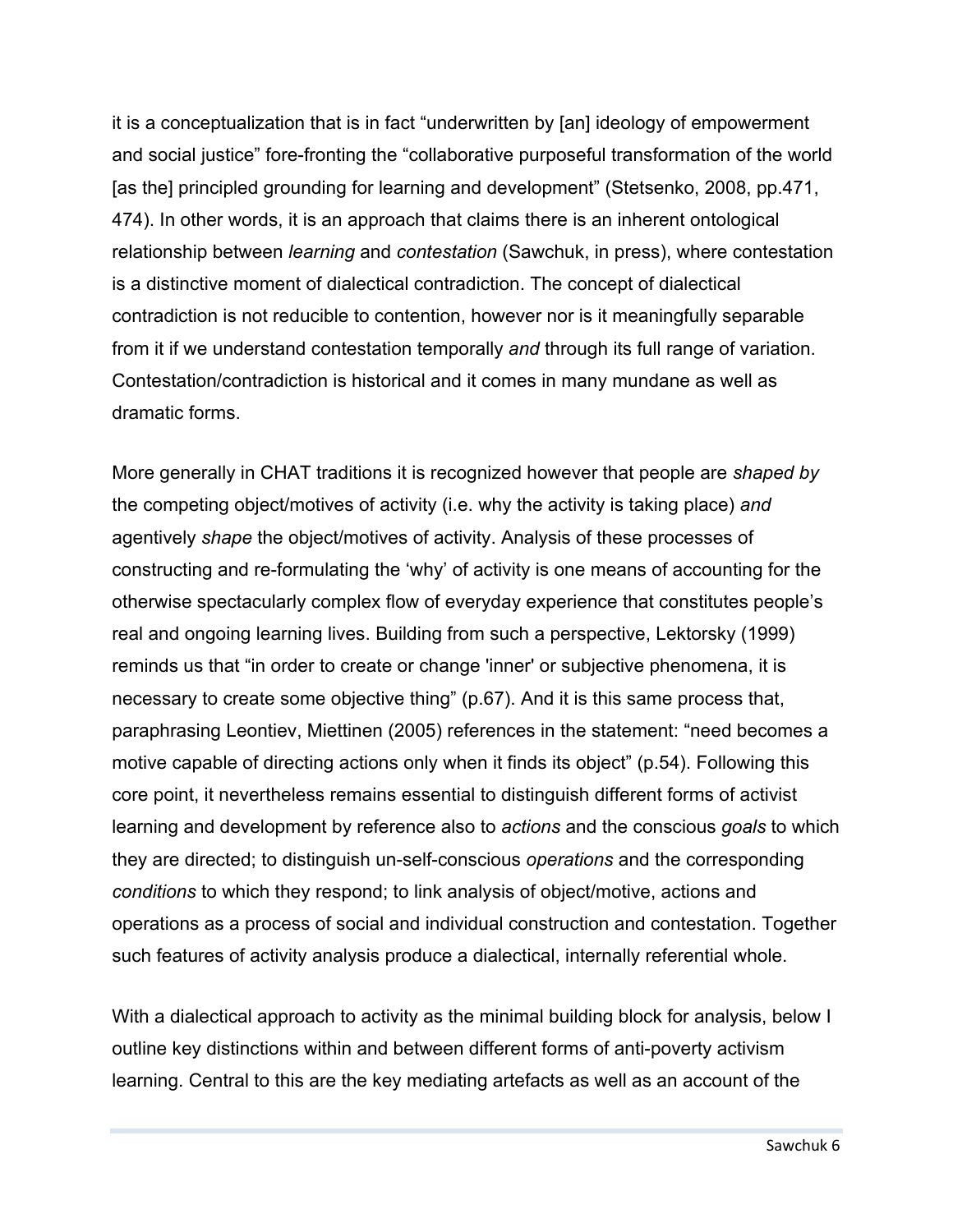origins and relations of contradiction across different levels of activity. These conceptual tools, I argue, allow us to begin to make more understandable how specific modes of thinking, knowing, feeling, talking and acting are organized and reproduced under otherwise ambiguous, free-flowing and highly contingent efforts.

## **AN OUTLINE OF LEARNING IN THREE FORMS OF ANTI-POVERTY ACTIVITY**

Below, case study research from the APCOL project is used to analyze activist learning in the three distinct contexts identified in the introduction. It draws on individual learning life history interviews (n= 38), focus groups (4), participatory observation and secondary research. Space prohibits more than an outline of the analysis. Nevertheless, we see below that as regards anti-poverty related activity, informal learning is entirely dominant in each instance, but that distinctive learning processes are clear. Table 1 collects together key features of the activity and does not claim to explain this learning. Rather it simply offers a means of focusing attention on specific mediations, and in particular, different patterns of contradiction that – expressing the descriptions of activity provided in the data – set the stage for understanding the different outcomes of activist learning as a form of politically and economically situated forms of mundane as well as dramatic contestation activity.

#### ACTIVIST LEARNING IN PROGRAM-BASED ACTIVITY

The first case ("PBO", Table 1) involves a community outreach initiative based in an urban community college in Toronto where a trade pre-apprenticeship program formally aims to facilitate better employment chances amongst marginalized young adults in particular neighbourhoods, and informally hopes to contribute to the empowerment of those in marginalized neighbourhoods. This form of community anti-poverty service activism involves what could be termed emergent activists (the program participants) and service worker activists.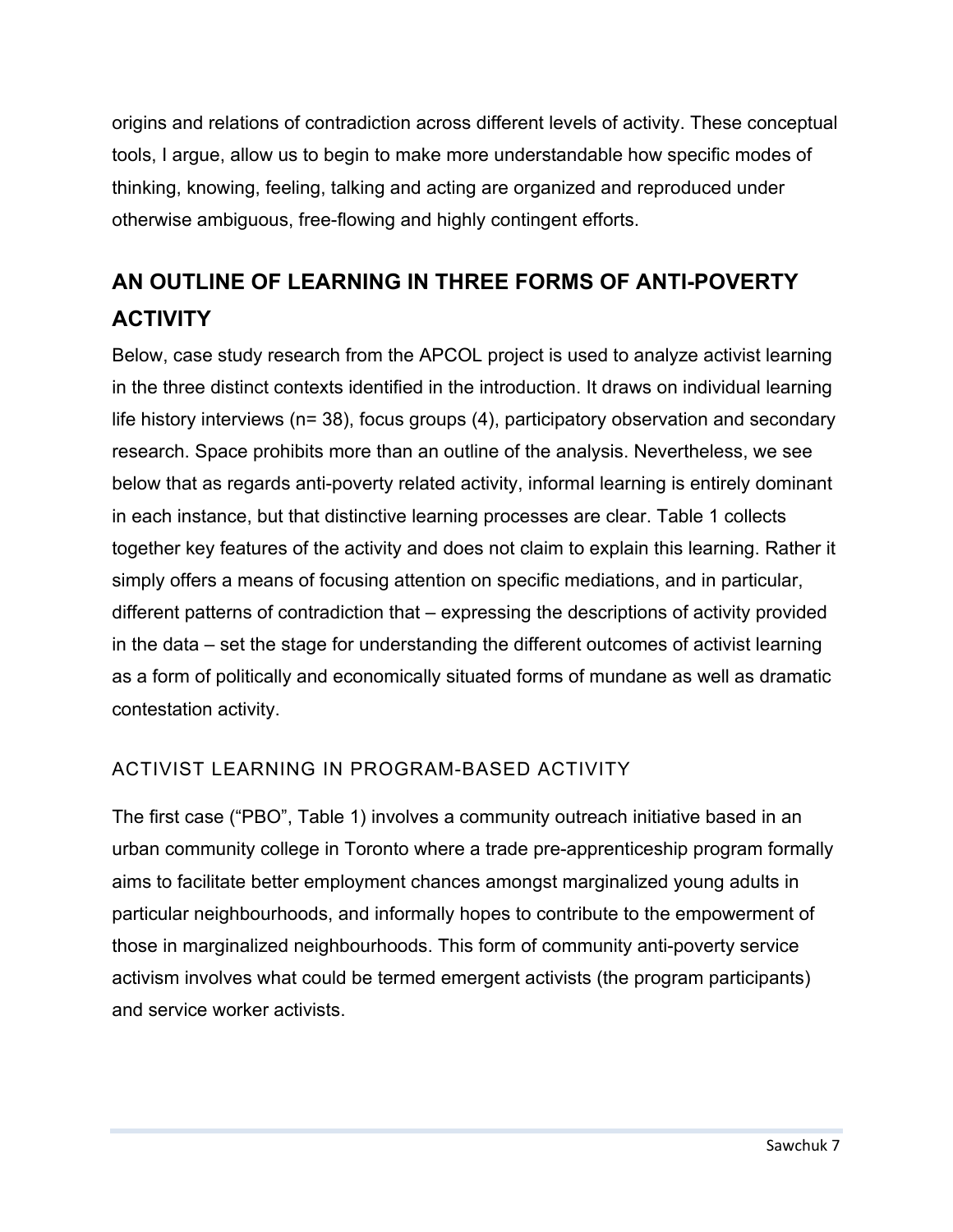A key feature which helps explain how and why learning occurs in the way it does revolves firstly around mediations stemming from the specific program and, in turn, around those related to three contradictory object/motives: those rooted in the funding contract, the broader individual participant need for employment, and finally the employment needs of program workers themselves. The data demonstrates the degree to which the specific (self-conscious and un-self-conscious) learning projects are oriented to, construct and re-construct these object/motives of activity. Learning and potential activist development can be seen to flow from constant attempts (both cooperative and conflictual) to reconcile the contradiction amongst each of these in relation to the goal-direct actions aimed primarily at labour market success for program participants.

Equally relevant is the learning which, while stemming from this complex of object/motives, centres on the more mundane operations listed in Table 1. Prominent is the learning described by program participants (under-/un-employed, disproportionately Black, working-class males without high school diplomas) who struggle to make sense of labour market access and experience which are heavily mediated by the confluence of their novice status in the trade and processes of active racialization. Indeed, the analysis demonstrates the defining learning process revolves around resolving such contradictions through their active production of social networks, primarily among program participants, which give rise to new mediational supports/artefacts. Importantly, such activity as a whole has likewise motivated new efforts by participants to engage other youth in their neighbourhood buoyed by the positive, albeit sometimes uneven, results of their program experiences.

These processes however cannot be fully appreciated without attention to the participation of program workers. Their learning unfolds primarily as a struggle with object-related contradictions originating from the need to sustain labour market partnerships – a need that in part undermines the resolution of the contradictions as experienced from the standpoint of participants in the work placements. The program workers themselves experience significant pressures of contingent employment which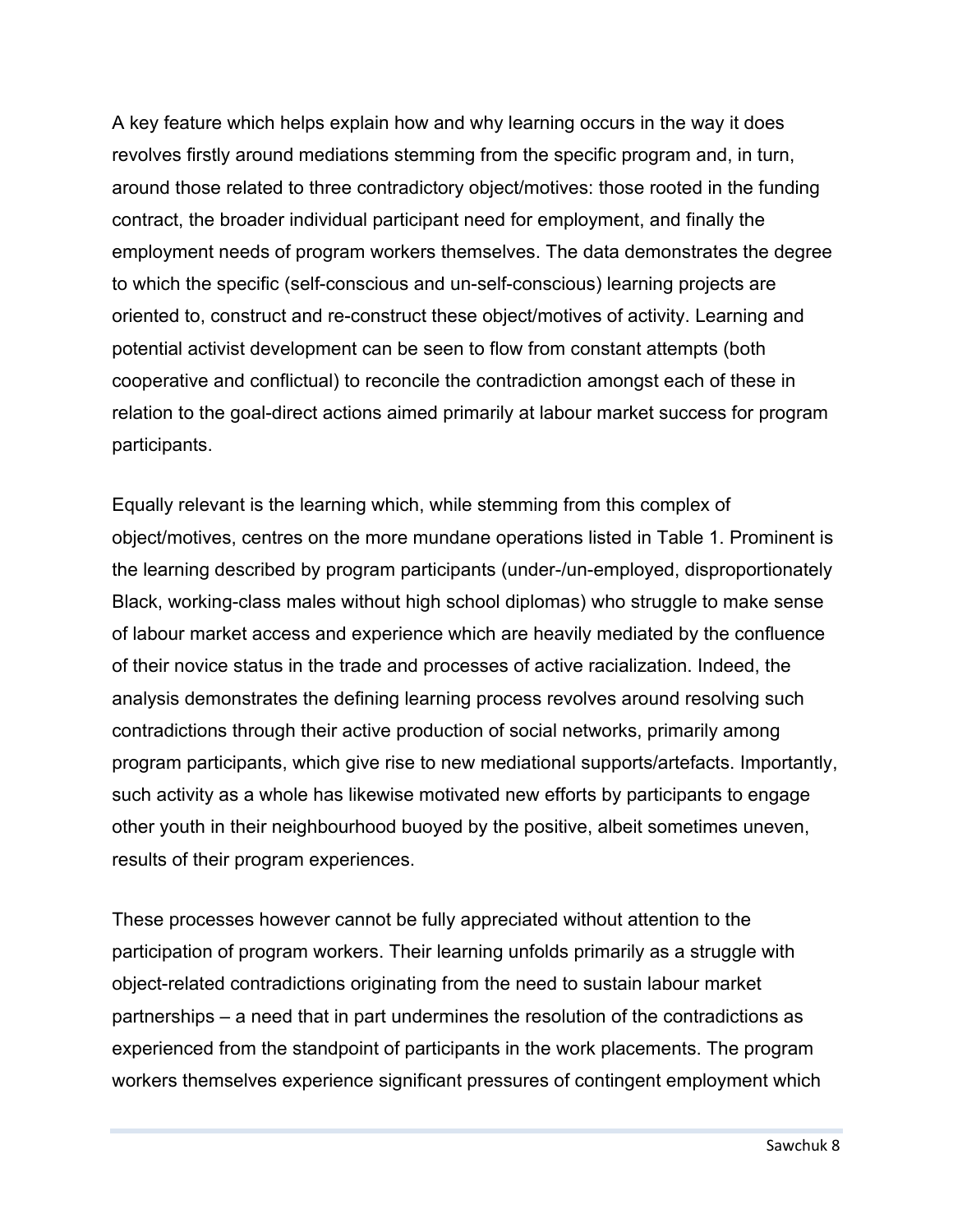explain how their learning revolves around contradictions between daily operations, goal-directed actions and by extension those contradictions originating at the object/motive level of activity as a whole. Finally, the satisfaction of community (as opposed to individual participant) need – a need that finds no object of its own within this activity – remains nascent and fragile despite the potential voiced in the spontaneous declarations of commitment by participants to return to their neighbourhood and mentor youth informally. Across these developments we see forms of activist/participant/program-worker learning that re-structure activity in the course of participation and in so doing struggles to produce alternative object/motives of activity.

#### ACTIVIST LEARNING IN GRASSROOTS CAPACITY BUILDING ACTIVITY

The second case ("GRO"; Table 1) features grassroots neighbourhood group/organization in which housing issues have been established as the formal concern. However, in analysis of the data in terms of activity from the perspective of rank-and-file members, what became clear was that housing issues were not actually the dominant object/motive which could be seen to mediate activity. Rather, the objectrelatedness of activist learning seemed to revolve around a far more general issue that can be called community building; a term understandable in this case as a concern to address a more generalized experience of isolation, if not alienation, of residents from one another and from their surroundings generally (see Sawan, in press).

Attention to the object/motive analysis begins to explain how and why activist learning revolves so intensely around expanding networks of relationships producing recognizable actions/learning (e.g. engagement in events, meetings). It also explains why, although intense amongst paid staff, information seeking appears less prevalent amongst rank-and-file participants. Interestingly, the influence of funding from a Toronto service organization (funds that pay for an organizer and modest resources but otherwise are not linked to the direction of the work) remains marginal. The key source of contradiction driving learning originates at the operational level of activity. Specifically, while the practices mediated by the local housing strategy offers a means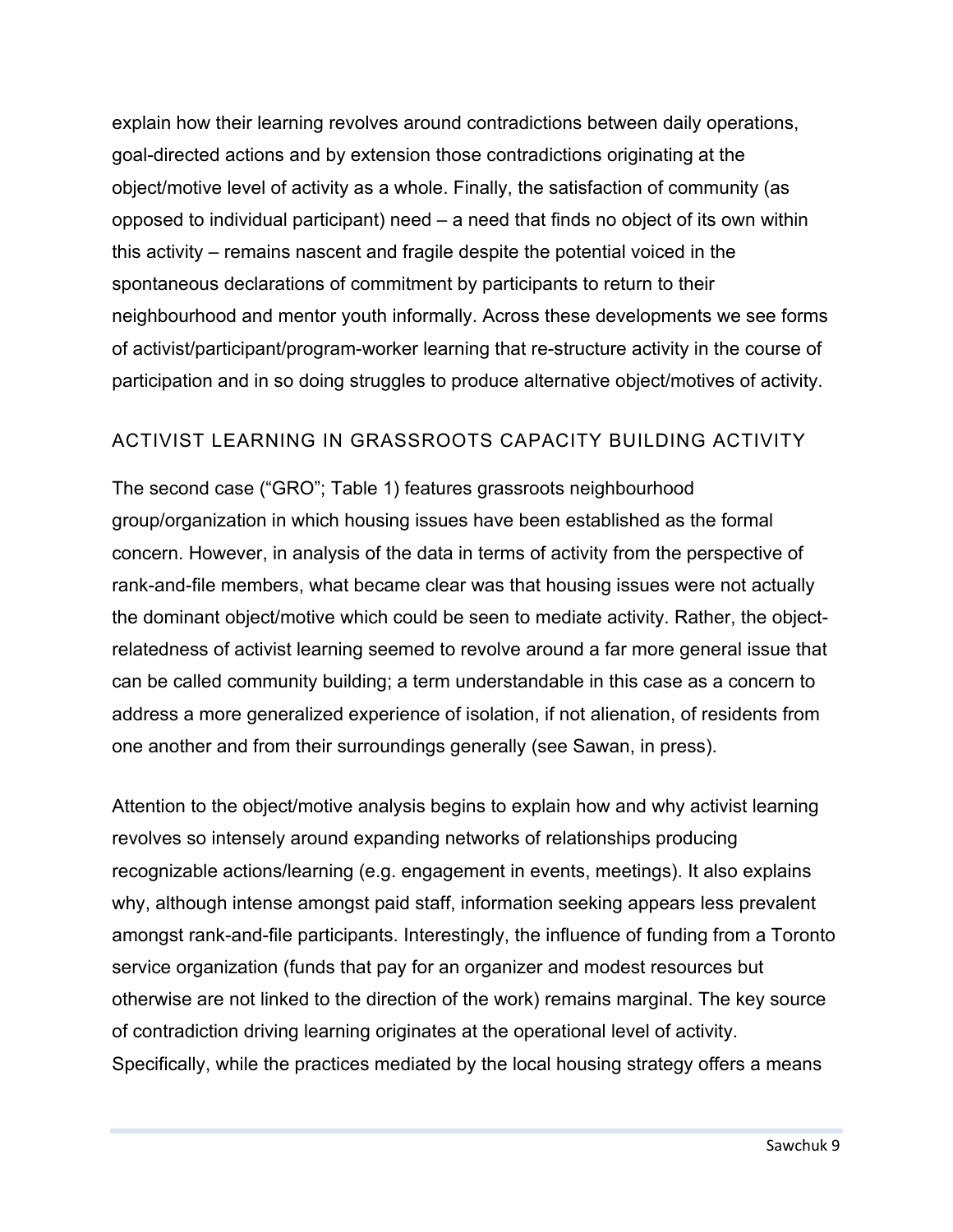of effectively realizing the object/motive of activity, engagement with either municipal or provincial government is less so. The contradictions that remain either partially or completely unresolved – and which may act to partially stagnate forms of activist learning – are revealed in the relatively passive rank-and-file engagement over whether or not to engage with, for example, local municipal or provincial politics for example. At the same time, learning revolving around relations of either direct (personal) or block (organizational partnership) recruitment, far from contradicting the dominant object/motive, realize it and generate intense engagement and learning. Here the need for engagement is transformed into an energetic interest capable of directing action because it has found its object (i.e. social networks).

What becomes particularly clear is the vibrancy of activist learning, a significant proportion of which can be attributed to the absence of contradiction originating at the object/motive level of activity. The capacity for collective externalization describes activist learning through the effective production of new mediating artefacts: e.g., objects of anti-poverty grievance (problem identification that, for example, does not fixate on money); and, a flourishing 'Community Speaks' forum series. Neither coincidentally nor insignificantly, such forms of activity draw on the existence of a pool of mobilization artefacts: e.g., not simply actual concrete alterations to, for example, transportation services or the establishment of a services hub in the neighbourhood or the specific knowledge and skills in dealing with the complex tapestry of municipal governance, but also the narratives of community organizing success that circulate. In sum, these activists make use of the rich history of organizing in the neighbourhood as a mediator of their activity/learning.

#### ACTIVIST LEARNING IN DIRECT ACTION CASEWORK ACTIVITY

In the final case ("DAT", Table 1) we see activist learning that is quite different again. This is a case study based on secondary analysis of the significant body of literature already available on the organization in question. It is supplemented by original research interviews. Important in relation to an activity analysis, we find in this case little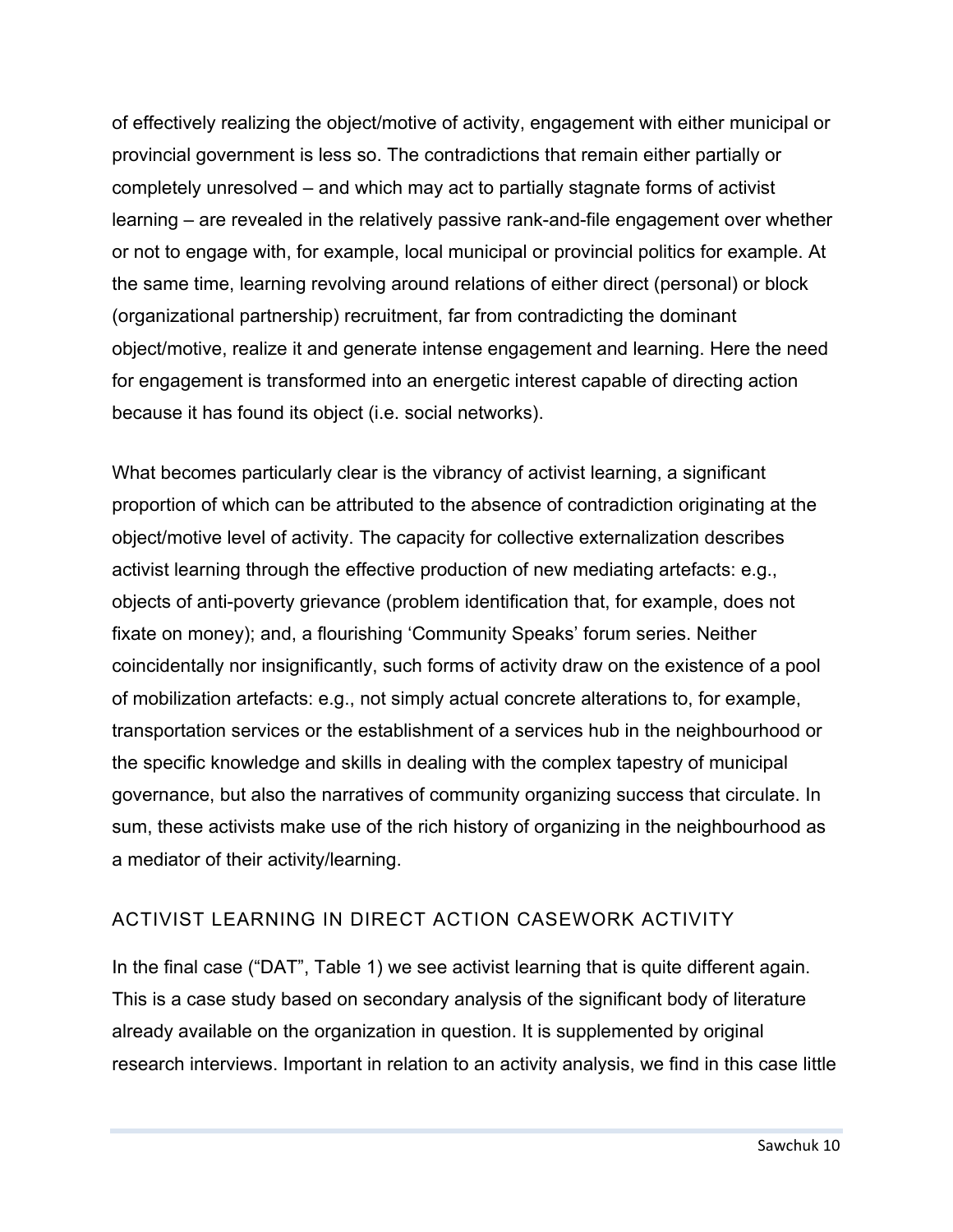#### TABLE 1: ACTIVITY IN THREE ANTI-POVERTY ACTIVIST LEARNING FORMS

|                                               | <b>PBO</b>                                                                                                                                                                                                             | <b>GRO</b>                                                                                                                                                                                                                                                                                                                                               | <b>DAT</b>                                                                                                                                                                                 |
|-----------------------------------------------|------------------------------------------------------------------------------------------------------------------------------------------------------------------------------------------------------------------------|----------------------------------------------------------------------------------------------------------------------------------------------------------------------------------------------------------------------------------------------------------------------------------------------------------------------------------------------------------|--------------------------------------------------------------------------------------------------------------------------------------------------------------------------------------------|
| (Key Artefact in<br><b>Activist Learning)</b> | (Program)                                                                                                                                                                                                              | (Network)                                                                                                                                                                                                                                                                                                                                                | (Case)                                                                                                                                                                                     |
| Dominant<br>Object/Motive(s)                  | <b>State Program</b><br>Contract; Employment of<br>Participants;<br>Maintenance of<br>Individual Employment<br>for Program Workers                                                                                     | <b>Community Building</b><br>↖                                                                                                                                                                                                                                                                                                                           | Capacity Building for<br><b>Social Transformation</b>                                                                                                                                      |
| <b>Dominant Goal</b>                          | Labour Market<br><b>Success of Individual</b><br>Participants                                                                                                                                                          | <b>Local Housing</b><br>Strategy                                                                                                                                                                                                                                                                                                                         | <b>Direct Action</b><br>Casework                                                                                                                                                           |
| Dominant<br><b>Operations</b><br>Level        | Service of State<br>Contract; Maintenance<br>of Employer and Union<br>Relation to Program;<br>Recruitment of<br>Participants vis-à-vis<br>Service Organization<br>Networks; Building of<br><b>Participant Networks</b> | Community<br>Organization Influence<br>Building; Integration with<br>the Local Municipal and<br><b>Provincial Political</b><br>Infrastructure;<br>Service of Not-for-<br><b>Profit Contract</b><br>Individual and Block<br>Recruitment of<br>Participants; Efficient<br>Operation of Leadership<br>Committee; Gathering<br>and use of basic<br>resources | Knowledge/Evaluation<br>of Case; Ideological<br>Integration; Efficient<br><b>Administrative Operation</b><br>of Office; Recruitment of<br>Activists; Accumulation<br>of material resources |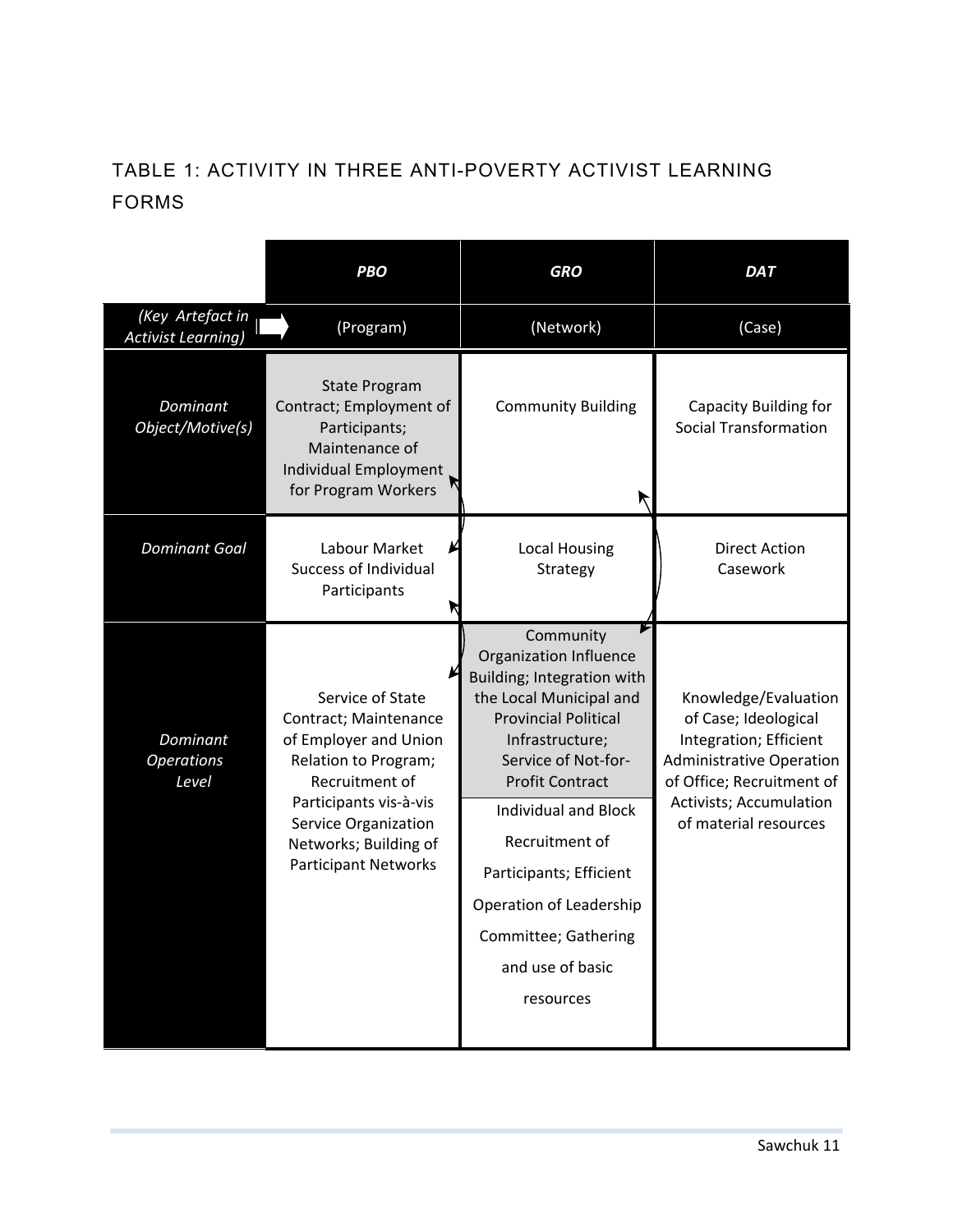evidence of contradiction related to much less originating from the object/motive level of activity. There is no state funding involved, and indeed any external funding received is consciously and carefully managed in relation to object/motives, mediated by established artefacts (e.g. specified political position on funding relationships). Interestingly, contradictions related to the matter of funding relationships appear almost exclusively at the goal level of activity where it takes the form of (resolvable) conflicts over the use of direct-action tactics, choice of target and so on. In short, a fundamentally different pattern of activist learning content and process is seen. It is one based on the strong and persistent mediation of activist dialogue and learning by what can be called the *direct action casework artefact* (i.e. a case generated by a citizen approaching the organization with a problem related to poverty)*.* This artefact, tying almost seamlessly the object/motive, goals and operations of activity, produces selfconscious knowledge and skill development, information finding, learning-in-directaction, and myriad additional topics of activist learning virtually all flow from it.

From the perspective of effective activist learning, the significance of this form of integration should not be underestimated. More than any of the other system of activity described in this analysis, such forms of activity allow the consistent (albeit never exclusive so) engagements with the challenges of social transformation project rather than the contradictions within activist activity itself. This means that, while conflict (in this case specifically debates over ideology as well as techniques and targets) might appear on a regular basis, the direct action casework activity system allows for the resolution of many of the internal contradictions these may entail because of the unified structure of mediation. Indeed, from an activity analysis centred on activist learning, any difficulties that remain seem according to the research extremely contained, originating if at all, largely at the level of operations (e.g. the ongoing need for basic resources and perhaps recruitment, although even this is not clearly seen in the data or secondary research). Even ideological contradictions, mediated by the case artefact, seem not simply manageable but rather a not inconsequential source of learning.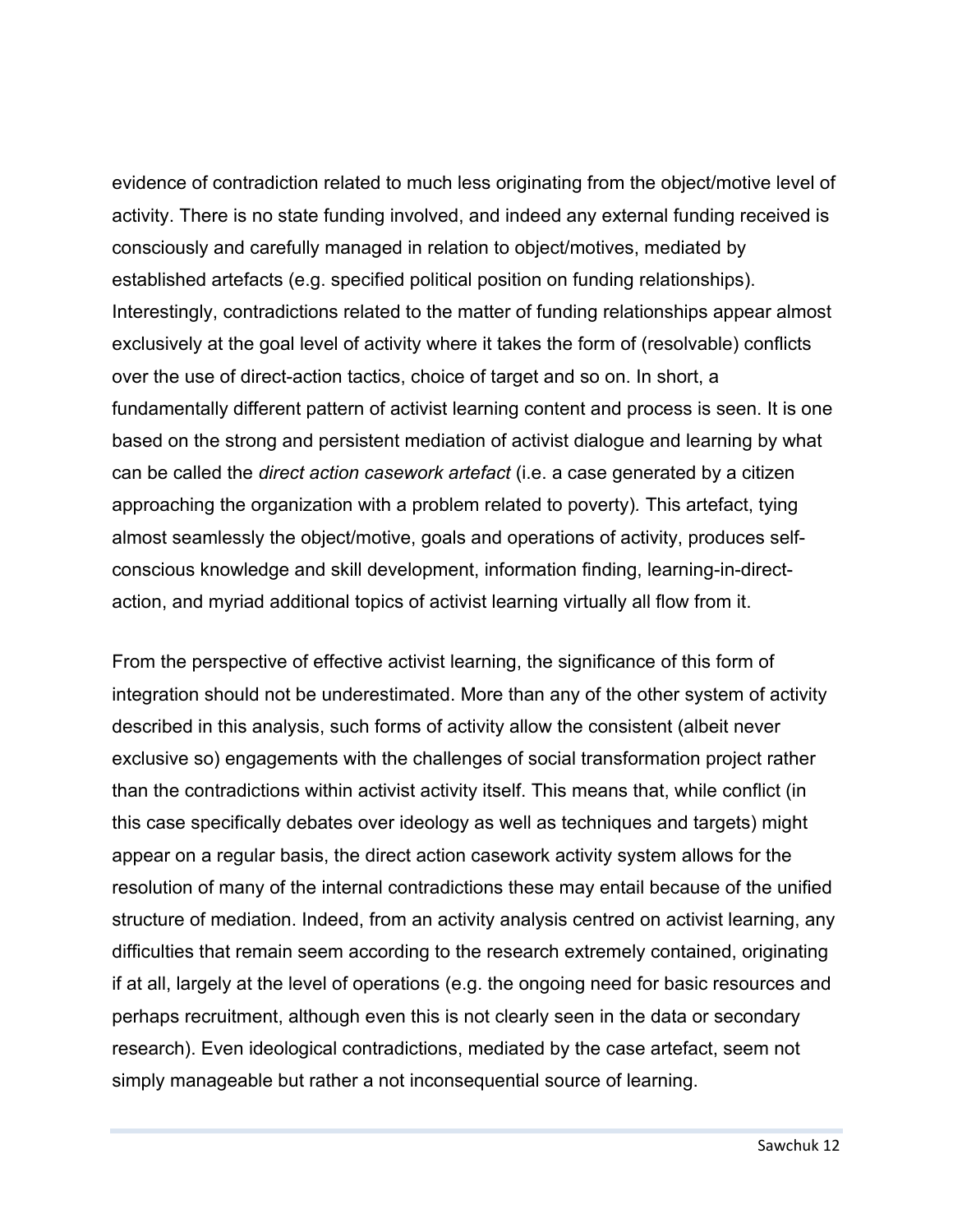#### **CONCLUDING DISCUSSION**

As DeFilippis et al. (2010) note, it is worthwhile reminding ourselves that activist communities do not emerge "autonomously and fully formed" (p.68). They are made, in context. And in this sense a CHAT perspective argues specific patterns of mediated participation and sense-making which occur vis-à-vis shifting relations across levels of activity (object/motive, goal, operation) allow us to see this process. Having undertaken an outline of salient dynamics in this way a more meaningful understanding of statements from activists themselves emerges. Asked what the most important lessons learned in the course of their participation they told us:

I want to emphasize on the networking amongst us was very important because sometimes when you are trying to get a job or you're at the job, like pressure and stuff you need somebody... The connection between us helps you last. (PBO)

Simple things... that's what I'm working toward. You see the kids play, you watch the seniors gather... it's like when somebody went through a tough thing this week. I say, 'Call me. If you need to talk, just call me.' That's where it starts. A problem shared is a problem cut in half. (GRO)

We can't tell people that we can build a better society if we can't prevent people from getting evicted or getting their lights cut off... But if we are going to advocate for people there has to be a certain level of knowledge of the systems. There also has to be discussion about what we are trying to achieve. For us we do a great deal of case work, but the idea of case work is that it's important because it assists people but that it has a political role in building the organization. (DAT)

Such data are neither irrelevant nor are they adequate in themselves. Placed within an analysis of activity as broadly representative statements they obliquely summarize the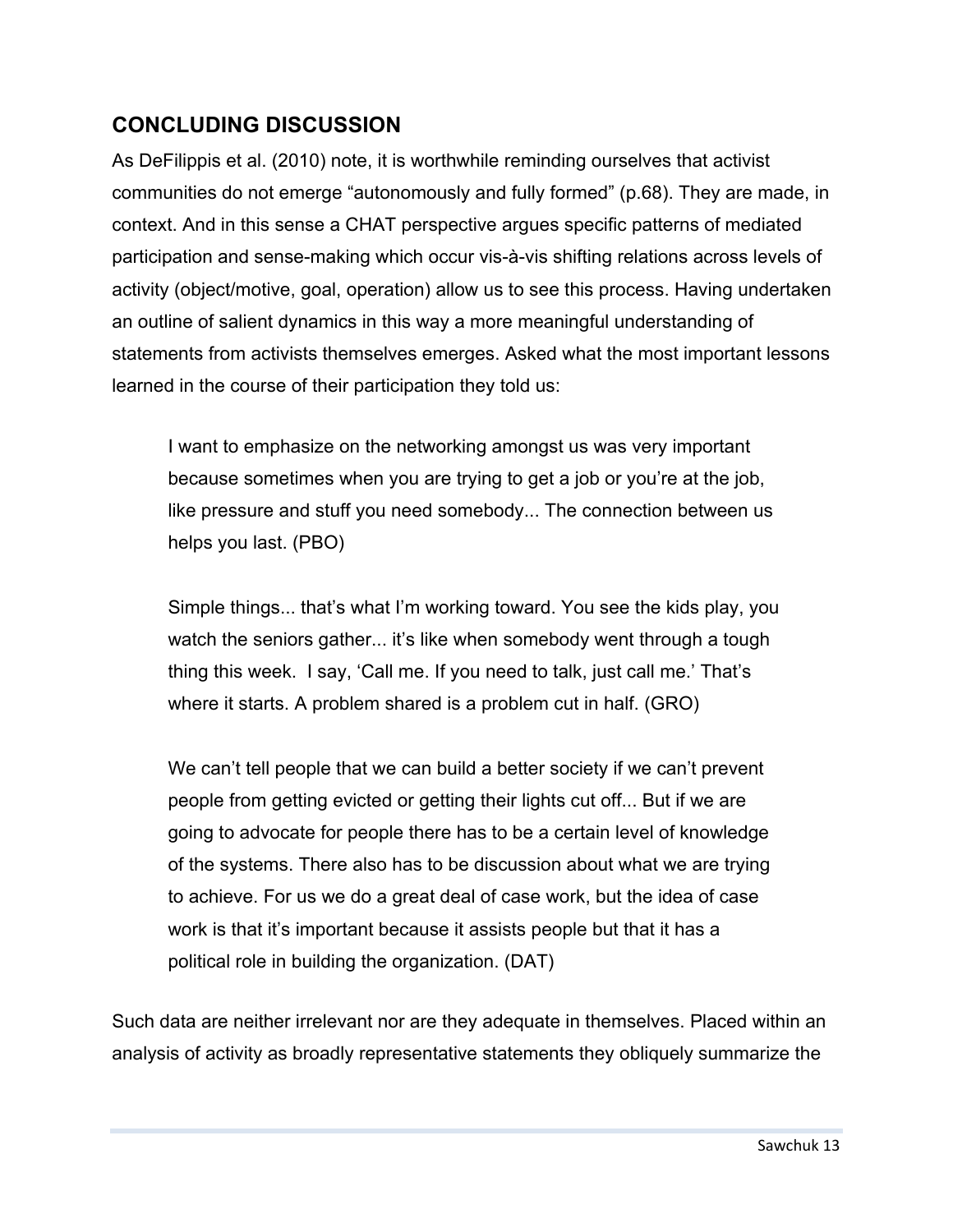broader as well as deeper patterns of practice that account for activist learning in different forms of anti-poverty work.

#### **REFERENCES**

- Avis, J (2007). Engeström's version of activity theory: a conservative praxis? *Journal of Education and Work*, *20*(3), 161-177.
- Katznelson, I. (1982). *City trenches: Urban politics and the patterning of class in the United States*. Chicago: University of Chicago Press.
- Langemeyer, I., & Roth, W.-M. (2006). Is cultural-historical activity theory threatened to fall short of its own principles and possibilities as a dialectical social science? *Critical Social Studies - Outlines*, *8*(2), 20-42.
- Lektosky, V. (1999). Activity theory in a new era. In Y. Engeström et al. (Eds.), *Perspectives on activity theory.* Cambridge: Cambridge University Press.
- Leontiev, A.N. (1978). *Activity, consciousness, and personality.* Englewood Cliffs: Prentice Hall.
- Niewolny, K., & Wilson, A. (2009). What happened to the promise? A critical (re)orientation of two sociocultural learning traditions. *Adult Education Quarterly*, *60*(1), 26-45.
- Piven, F. F., & Cloward, R. (1979). *Poor people's movements*. New York: Vintage Books.
- Piven, F. F., & Cloward, R. (1982). *New class war: Regan's attack on the welfare state and its consequences*. New York: Pantheon.